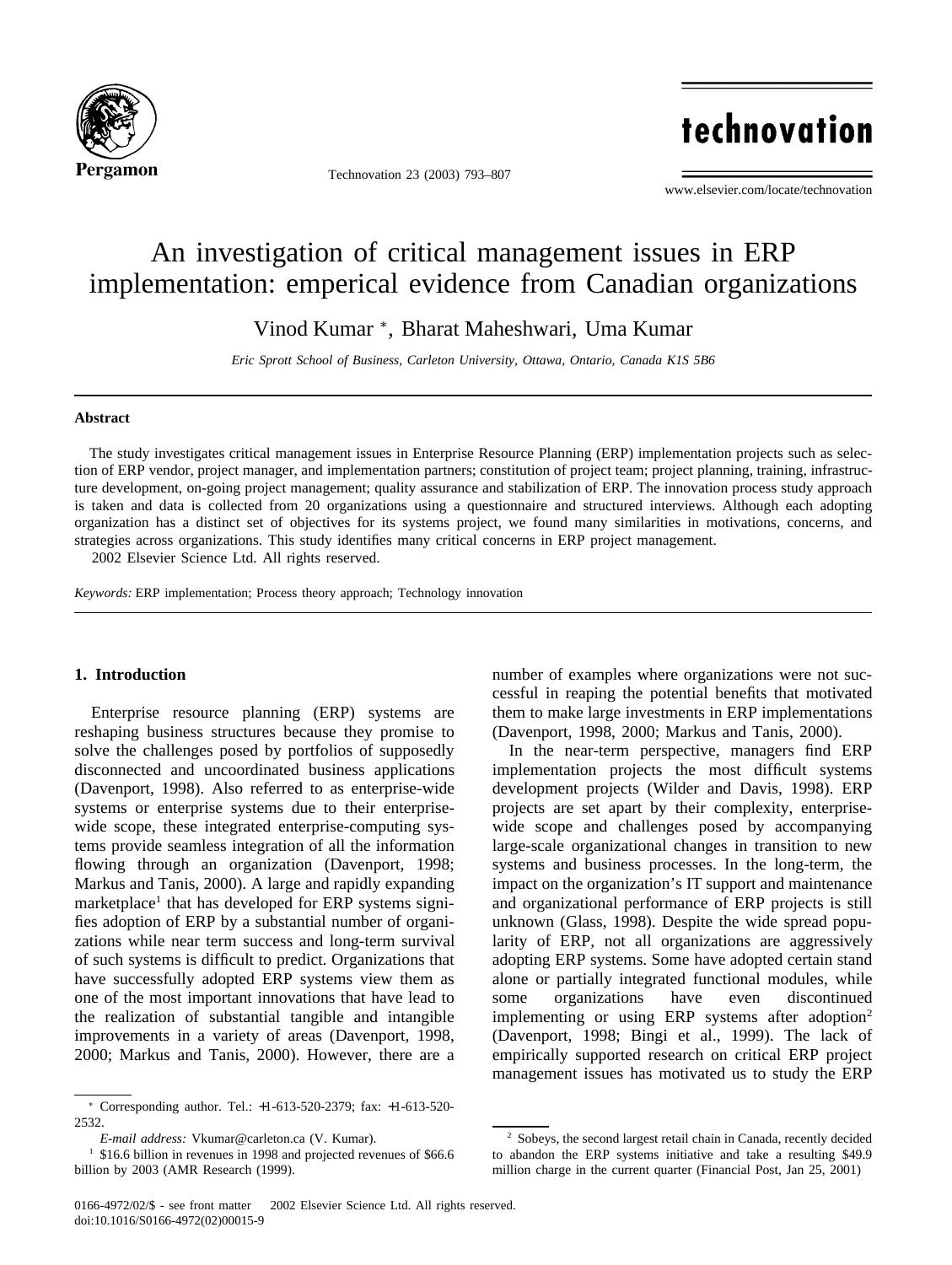implementation projects by surveying the organizations which have adopted ERP systems.

ERP systems are packaged software applications originally targeted at manufacturing companies. Several studies to date have focused on adoption of packaged software applications and advanced manufacturing technologies (Dean Jr., 1986; Noori (1992); Kumar et al. (1996); Siegel et al. (1997); Lassila and Brancheau (1999). However, associated organizational and process re-engineering in ERP projects, the enterprise-wide implications, high resource commitment, high potential business benefits and risks associated with ERP systems make their implementation a much more complex exercise in innovation and change management than any other software package or advance manufacturing technology. Radding (1999) argues that when an organization puts millions of dollars into a core business application and re-engineers its business processes around it, the exercise is destined to become much more than an systems development project.

ERP applications lock the operating principles and processes of the organization into software systems. If organizations fail to reconcile the technological imperatives of the enterprise systems with the business needs, the logic of the system may conflict with the logic of business systems (Davenport, 1998). The cost, complexity, investment of time and staff, and implications of modifications, however, make a rollback very difficult. One extreme example of not getting strategic ERP implementation choices right is FoxMeyer Drugs, where the bankruptcy trustees are suing its systems' vendor and consultant company, blaming the ERP system for its business failure (Davenport, 1998).

This research explores the key considerations and successful strategies in an ERP implementation projects such as selection of project manager, ERP vendor and implementation partners; constitution of project team, challenges in training, and upgrading the infrastructure, ongoing project management, quality assurance and stabilization of ERP. The theoretical foundation is based upon the innovation process theory approach wherein we adopt the "enterprise systems experience cycle" framework of Markus and Tanis (2000) to delineate the innovation process. The next section provides a literature review of ERP and the organizational innovation process of ERP implementation. Section 3 describes the methodology used in collecting data and analysis. Section 4 presents findings and managerial implications and Section 5 presents our conclusions and recommendations for further research.

## **2. Enterprise resource planning systems: a literature review**

The literature reviewed for the study can be classified into two main areas: one related to ERP and the other related to the organizational innovation process of ERP implementation. ERP, being a relatively new concept, made a review of the literature on ERP systems important, while the literature review on the adoption process within organizations was undertaken to develop the theoretical background and rationale for the study.

### *2.1. Enterprise resource planning systems (ERP)*

The ERP applications we see today can be traced back to and have evolved from Materials Requirement Planning (MRP) and Manufacturing Resource Planning (MRPII) systems. The Gartner Group is credited for coining the term "Enterprise Resource Planning", for a concept they developed in the 1990s for the next generation Manufacturing Resource Planning (MRPII) systems (Dahlen and Elfsson, 1999; Keller, 1999). The concept posited to integrate software applications of manufacturing beyond MRPII to other functions such as finance and human resources. Russell and Taylor (1995) define ERP as an updated MRPII with relational database management, graphical user interface and clientserver architecture. The initial definition of ERP was targeted at manufacturing companies. But being a framework of integrated application suites that unites major business processes, the use of the term ERP has expanded. Today, ERP encompasses all integrated information systems that can be used across any organization (Koch et al., 1999).

Watson and Schneider (1999) describe Enterprise Resource Planning (ERP) as a generic term for an integrated enterprise computing system. They define it as an integrated, customized, packaged software-based system that handles the majority of an enterprise's system requirements in all functional areas such as finance, human resources, manufacturing, sales and marketing. It has a software architecture that facilitates the flow of information among all functions within an enterprise. It sits on a common database and is supported by a single development environment. Various other descriptions have been provided in the literature but for the purpose of our research we adhere to the description of ERP provided above by Watson and Schneider (1999).

The key underlying idea of ERP is using information technology to achieve a capability to plan and integrate enterprise-wide resources, i.e. by integrating the applications and processes of the various functions such as design, production, purchasing, marketing, and finance. Enterprise wide integration goes beyond physical computer integration (i.e. using computer communication networks and protocols) and system integration (i.e. building integrated systems based on shared data and exchange formats, and common architecture). A salient feature of enterprise integration is business integration, i.e. understanding the way business processes and enterprise policies are structured. How they relate to one